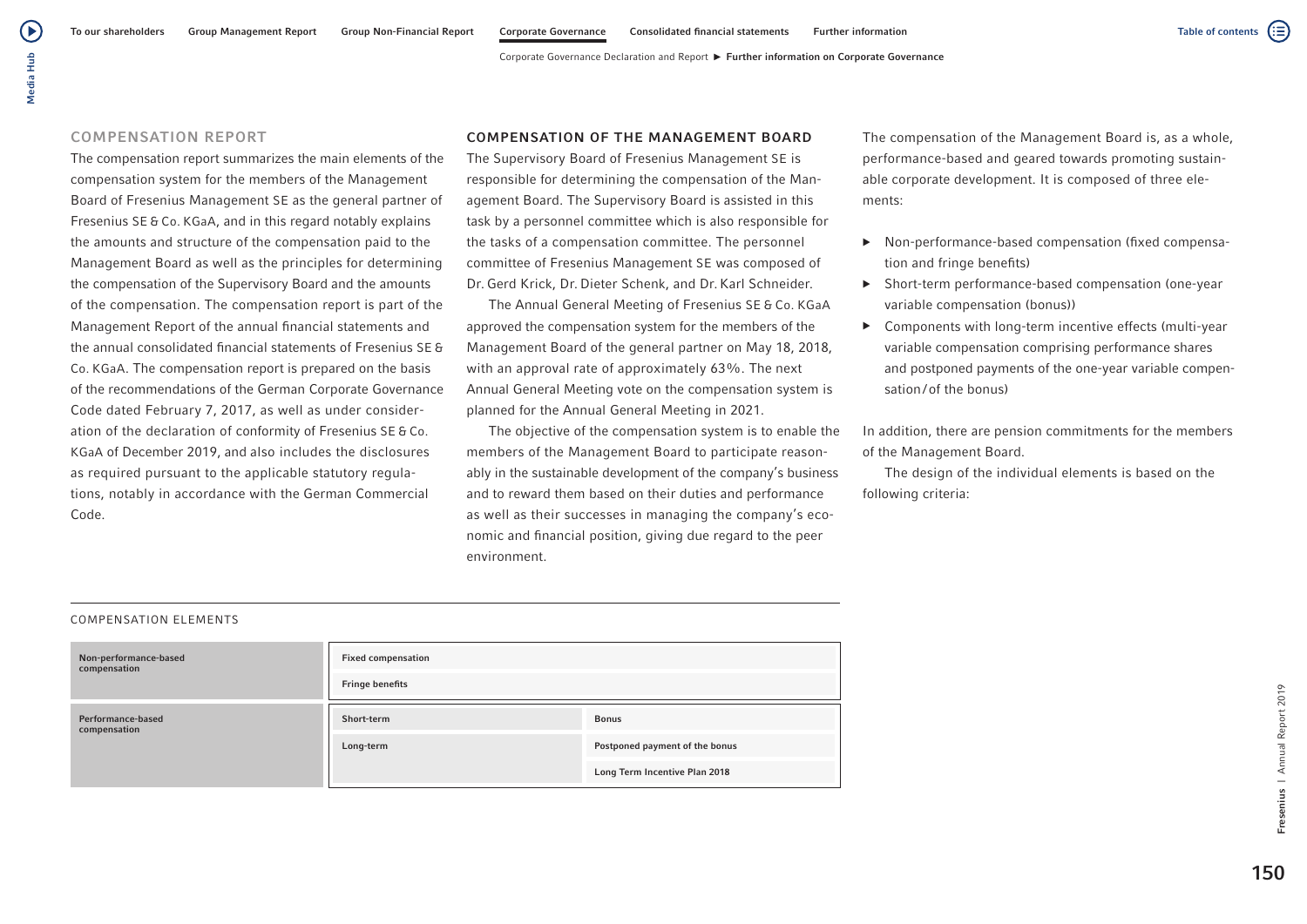Corporate Governance Declaration and Report  $\blacktriangleright$  Further information on Corporate Governance

## PERFORMANCE-BASED COMPENSATION

| Short-term | <b>Bonus</b>                              | Annual cash payment after the end of the fiscal year<br>▶ Depending on the achievement of certain target parameters based on the net income attributable to<br>Fresenius SE & Co. KGaA or the relevant business segments                                                                                                                                                                         |
|------------|-------------------------------------------|--------------------------------------------------------------------------------------------------------------------------------------------------------------------------------------------------------------------------------------------------------------------------------------------------------------------------------------------------------------------------------------------------|
| Long-term  | <b>Postponed payments</b><br>of the bonus | The maturity of the one-year variable compensation can be postponed by two years.<br>$\triangleright$ Payment only if (i) no subsequent adjustment is made to the relevant consolidated net income outside a tolerance<br>range and (ii) the consolidated net income in the two relevant years is not significantly lower than the consolidated<br>net income in the respective preceding years. |
|            | <b>LTIP 2018</b>                          | ► Performance Share Plan with a vesting period of four years and cash payment<br>Two performance targets: growth rate of adjusted net income and relative total shareholder return based on the<br>STOXX Europe 600 Health Care Index<br>▶ Overall target achievement: 0-200%                                                                                                                    |

The fixed compensation was generally paid in monthly installments in the fiscal year 2019. Mr. Rice Powell was paid a part of his fixed compensation from Fresenius Medical Care North America in 24 installments. Moreover, the members of the Management Board received fringe benefits. These consisted mainly of insurance premiums, the private use of a company car, special payments such as rent supplements and reimbursement of certain other charges, tuition fees, and costs for the operation of intrusion detection systems, as well as contributions to pension and health insurance.

The performance-based compensation will be granted for the fiscal year 2019 as a short-term cash component (oneyear variable compensation) and as compensation components with long-term incentive effects (performance shares and postponed payments of the one-year variable compensation).

In the fiscal year 2019, in accordance with his agreement with the Supervisory Board of Fresenius Management SE, Mr. Stephan Sturm has acquired shares of the company in the value of the net amount of his one-year variable compensation for the fiscal year 2018 and will hold them for at least three years. Thereby, the orientation of his compensation towards sustainable corporate development was enhanced voluntarily.

In order to appropriately take into account the business development of Fresenius Medical Care during the fiscal year 2018, in the fiscal year 2019, Mr.Rice Powell acquired shares in Fresenius Medical Care AG &Co. KGaA for a portion of his bonus for the fiscal year 2018 and will hold them for at least three years, pursuant to his commitment.

The amount of the one-year variable compensation in each case is dependent on certain target parameters oriented on the net income attributable to Fresenius SE & Co. KGaA and/or to the relevant business segments being achieved. In the case of the members of the Management Board with functional responsibility for the entire Group – such members being Mr. Stephan Sturm, Ms.Rachel Empey, and Dr.Jürgen Götz – the amount of the one-year variable compensation is based in its entirety on the respective net income attributable to Fresenius SE & Co. KGaA (after deduction of noncontrolling interest). For Mr. Mats Henriksson and Dr. Francesco De Meo, approximately half of the amount of the one-year variable compensation depends on the development of the net income attributable to Fresenius SE & Co. KGaA and for the remainder on the development of the net income of the business segment (in each case after deduction of noncontrolling interest) for which the respective member of the Management Board is responsible. Approximately half of the amount of the oneyear variable compensation of Dr.Ernst Wastler is oriented on the net income attributable to Fresenius SE & Co. KGaA (after deduction of noncontrolling interest), as well as on the net income before tax and extraordinary income/expenditures of the VAMED Group. Mr.Rice Powell receives his compensation exclusively from Fresenius Medical Care.

The service agreements with Fresenius Management SE do not provide for a discretionary bonus.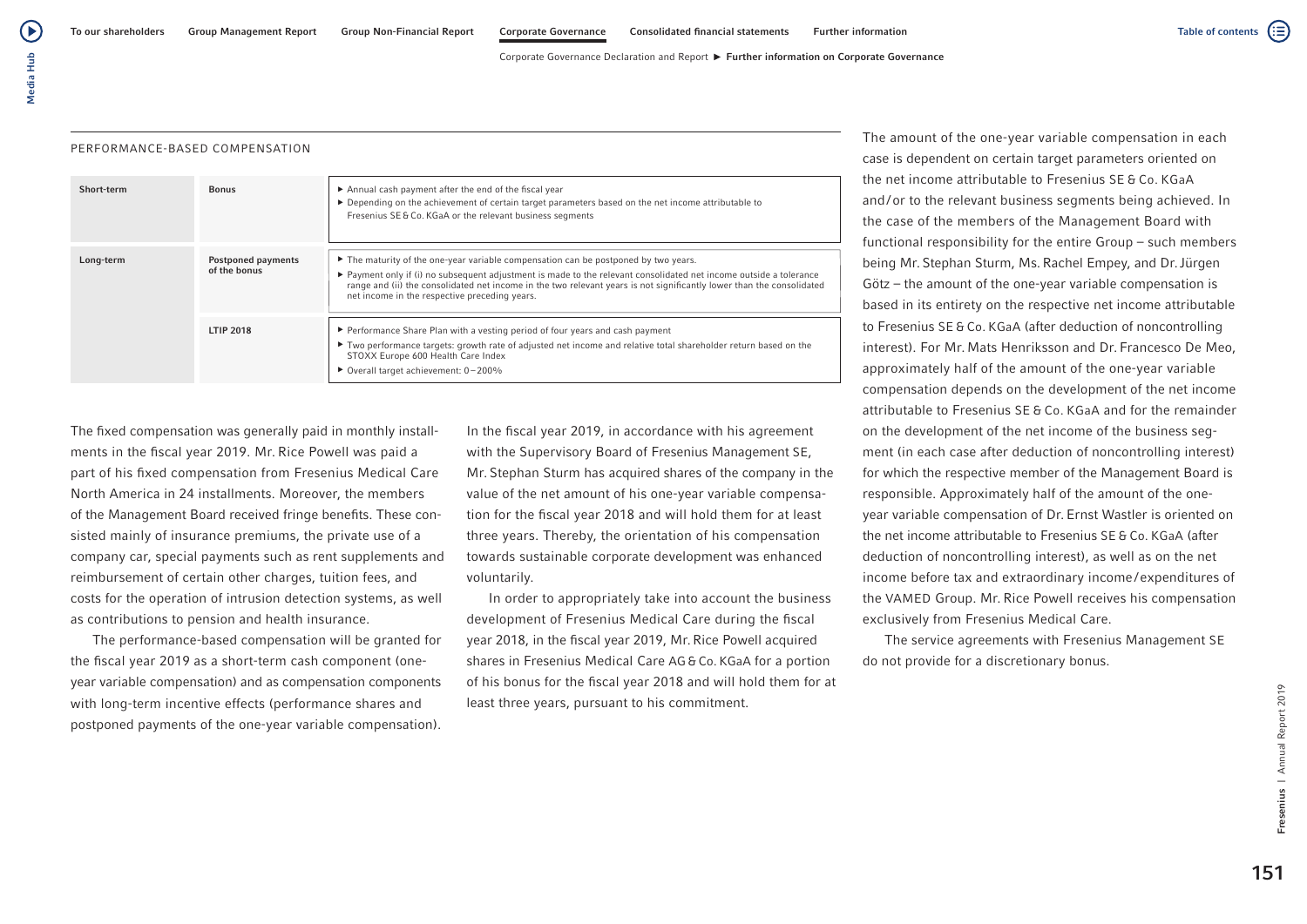Corporate Governance Declaration and Report ► Further information on Corporate Governance

For the fiscal years 2019 and 2018, the amount of cash payment to the Management Board of the general partner of Fresenius SE & Co. KGaA consisted of the following:

|                          |                    | Non-performance-based<br>compensation |                              |      | Short-term<br>performance-based<br>compensation |                    | Cash compensation<br>(without long-term<br>incentive components) |        |  |
|--------------------------|--------------------|---------------------------------------|------------------------------|------|-------------------------------------------------|--------------------|------------------------------------------------------------------|--------|--|
|                          | Fixed compensation |                                       | Fringe benefits <sup>2</sup> |      | Bonus                                           |                    |                                                                  |        |  |
| $\epsilon$ in thousands  | 2019               | 2018                                  | 2019                         | 2018 | 2019                                            | 2018               | 2019                                                             | 2018   |  |
| Stephan Sturm            | 1.100              | 1.100                                 | 55                           | 102  | 1,866                                           | 1.868 <sup>3</sup> | 3,021                                                            | 3,070  |  |
| Dr. Francesco De Meo     | 630                | 630                                   | 32                           | 25   | 1,403                                           | 1.415              | 2.065                                                            | 2.070  |  |
| Rachel Empey             | 600                | 600                                   | 198                          | 231  | 812                                             | 812                | 1,610                                                            | 1,643  |  |
| Dr. Jürgen Götz          | 510                | 490                                   | 45                           | 41   | 950                                             | 950                | 1,505                                                            | 1.481  |  |
| Mats Henriksson          | 660                | 660                                   | 114                          | 107  | 1,369                                           | 1.356              | 2,143                                                            | 2.123  |  |
| Rice Powell <sup>1</sup> | 1,340              | 1.270                                 | 256                          | 195  | 1,970                                           | 2.376 <sup>4</sup> | 3,566                                                            | 3,841  |  |
| Dr. Ernst Wastler        | 550                | 525                                   | 76                           | 75   | 932                                             | 932                | 1,558                                                            | 1,532  |  |
| Total                    | 5,390              | 5.275                                 | 776                          | 776  | 9.302<br>9.709                                  |                    | 15,468                                                           | 15,760 |  |

<sup>1</sup> Mr. Rice Powell received his compensation only from Fresenius Medical Care, of which Fresenius SE & Co. KGaA held around 31.64% of the total subscribed capital.

As a member of the Management Board of Fresenius Management SE, his compensation has to be included in the compensation report of the Fresenius Group.

<sup>2</sup> Includes insurance premiums, private use of a company car, contributions to pension and health insurance, as well as other benefits

As compensation for long-term incentives from her former employer that were forfeited due to her change to Fresenius, Ms. Rachel Empey receives a fixed, additional special payment of €166,667 for each full year of service, limited to three such payments.

<sup>3</sup> In the fiscal year 2019, in accordance with his agreement with the Supervisory Board of Fresenius Management SE, Mr. Stephan Sturm has acquired shares of the company in the value of the net amount of his one-year variable compensation for the fiscal year 2018 and will hold them for at least three years. Thereby, the orientation of his compensation towards sustainable corporate development was enhanced voluntarily.

<sup>4</sup> In order to appropriately take into account the business development of Fresenius Medical Care during the fiscal year 2018, in the fiscal year 2019, Mr. Rice Powell acquired shares in Fresenius Medical Care AG & Co. KGaA for a portion of his bonus for the fiscal year 2018 and will hold them for at least three years, pursuant to his commitment.

In the fiscal year 2019, the one-year variable compensation, excluding the payment to Mr. Rice Powell, amounted to  $\epsilon$ 7,332 thousand. This equals 98% of the total one-year variable compensation. The remaining part in an amount of €172 thousand was converted into a component based on a multi-year assessment and the payment was postponed by two years.

To ensure that the overall system of compensation of the members of the Management Board is oriented towards longterm and sustained corporate development, the compensation

system provides that the share of long-term variable compensation components is at least equal in its amount to half of the total variable compensation components granted to the respective member of the Management Board. As a means of ensuring this minimum ratio in favor of the compensation components oriented towards the long term, it is expressly provided that the Supervisory Board may determine that the one-year variable compensation to be paid as a rule annually is converted (pro rata) into a variable compensation component based on a multi-year assessment, in order to also take account of any negative developments within the performance period.

This is done in such a way that the maturity of the yearly oneyear variable compensation earned on a variable basis is postponed at the discretion of the Supervisory Board, either on a pro rata basis or in its entirety, by two years. At the same time, it is ensured that any payment is made to the member of the Management Board after expiration of such multi-year period only if (i) no subsequent adjustment of the net income (adjusted for extraordinary effects) attributable to Fresenius SE & Co. KGaA (after deduction of noncontrolling interest) decisive for assessing the one-year variable compensation beyond an amount equal to a tolerance range of 10% is made, and (ii) the amount of net income attributable to Fresenius SE & Co. KGaA (adjusted for extraordinary effects) in the two relevant subsequent years is not substantially less than the net income attributable to Fresenius SE & Co. KGaA (adjusted for extraordinary effects, after deduction of noncontrolling interest) of the respective preceding fiscal years. In the event of the aforementioned conditions for payment being missed only to a minor and/or partial extent, the Supervisory Board may resolve on a corresponding pro rata payment of the converted portion of the one-year variable compensation. No interest is payable on the converted one-year variable compensation claim from the time when it first arises until the time of its effective payment. In this way, the oneyear variable compensation can be converted pro rata or in its entirety into a genuine variable compensation component on a multi-year assessment basis, which also participates in any negative developments during the relevant performance period.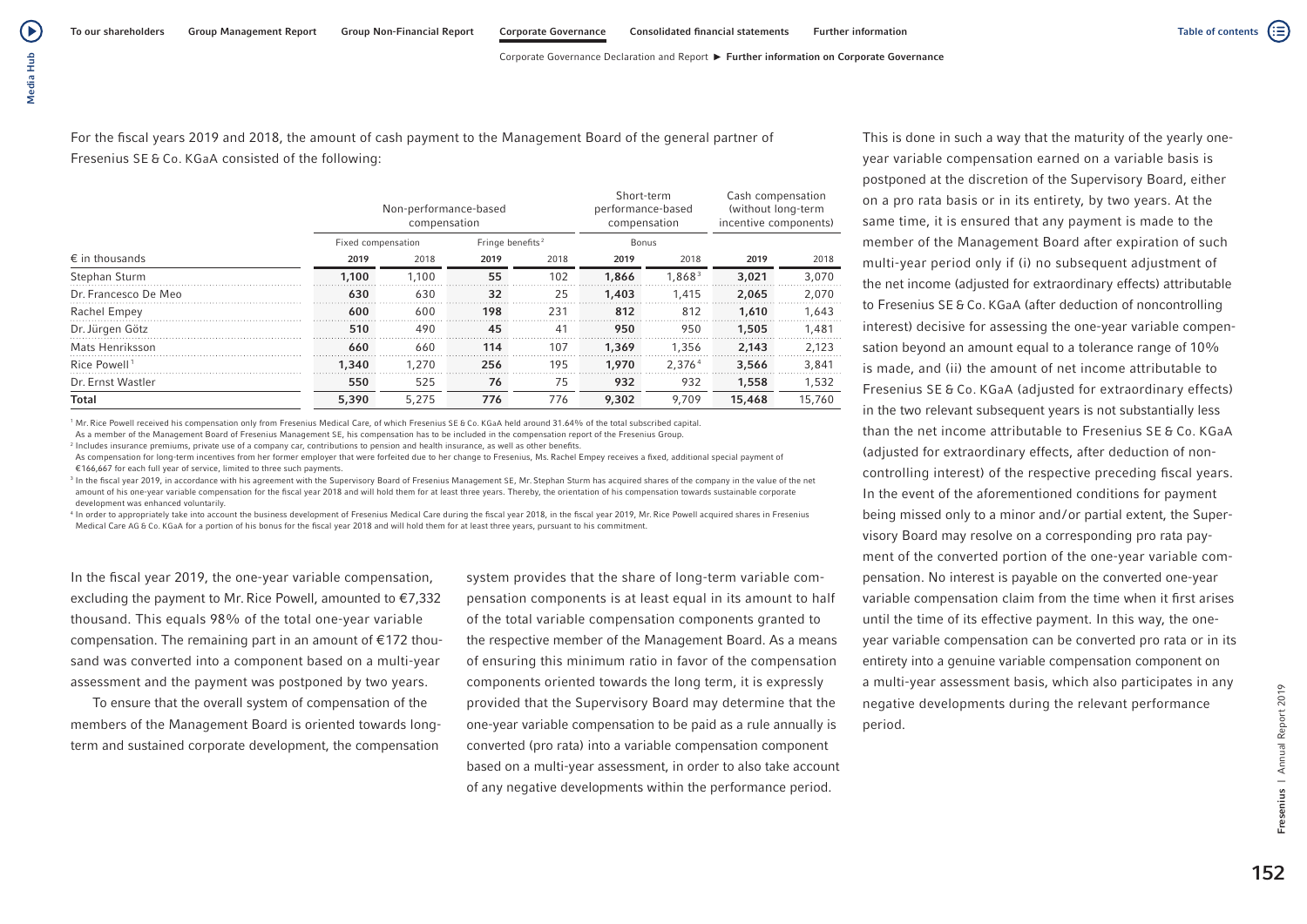Corporate Governance Declaration and Report ► Further information on Corporate Governance

In the fiscal year 2019, as a further component with longterm incentive effect, the Management Board members were granted performance shares under the Fresenius SE & Co. KGaA Long Term Incentive Plan 2018 (LTIP 2018). Mr. Rice Powell was granted performance shares under the Fresenius Medical Care Management Board Long-Term Incentive Plan 2019 (MB LTIP 2019) of Fresenius Medical Care AG & Co. KGaA. Based on the LTIP 2018, both members of the Management Board and other executives were granted performance shares. In accordance with the division of powers under stock corporation law, grants to members of the Management Board were made by the Supervisory Board of Fresenius Management SE, and grants to other executives were made by the Management Board. The number of performance shares for Management Board members to be granted was determined by the Supervisory Board at the Supervisory Board's own due discretion, provided that generally all Management Board members received the same amount of performance shares, with the exception of the Chairman of the Management Board, who received approximately double the respective amount of performance shares.

The vesting of the performance shares granted under the LTIP 2018 is subject to several conditions, such as the expiration of a four-year performance period, the absence of a compliance violation, the achievement or exceeding of two performance targets, and the continuation of the service or employment relationship. The number of performance shares



may change over a period of four years, depending on the level of achievement of the performance targets. This could entail the entire loss of all performance shares or also – at maximum – the doubling of their number.

The LTIP 2018 has two equally weighted performance targets: firstly, the growth rate of the adjusted net income (adjusted for currency effects) and, secondly, the relative Total Shareholder Return based on the STOXX Europe 600 Health Care Index. Disbursement entitlement requires that at least one of the two performance targets must be reached or surpassed over the four-year performance period.

For the performance target "Net Income Growth Rate", a level of target achievement of 100% is reached when the same is at least 8% p. a. over the four-year performance

period. If the growth rate falls below or corresponds to only 5% p. a., the level of target achievement is 0%. If the growth rate is between 5% p. a. and 8% p. a., the level of target achievement is between 0% and 100%, while, where the growth rate is between 8% p. a. and 20% p. a., the level of target achievement will be between 100% and 200%. Intermediate values are calculated through linear interpolation. The adjacent table shows the degree of target achievement between the threshold of 5% p. a. and the limit of 20% p. a.

For the "Total Shareholder Return" performance target, a target achievement of 100% is met when the Total Shareholder Return of Fresenius SE & Co. KGaA in comparison with the Total Shareholder Return of the other companies of the STOXX Europe 600 Health Care Index achieves an average ranking within the benchmark companies, i.e., exactly in the middle  $(50<sup>th</sup>$  percentile), over the four-year performance period. If the ranking corresponds to the 25<sup>th</sup> percentile or less, the level of target achievement is 0%. Where the ranking is between the  $25<sup>th</sup>$  percentile and the  $50<sup>th</sup>$  percentile, the level of target achievement is between 0% and 100%; and, for a ranking between the  $50<sup>th</sup>$  percentile and the  $75<sup>th</sup>$  percentile, between 100% and 200%. Intermediate values will also be calculated through linear interpolation.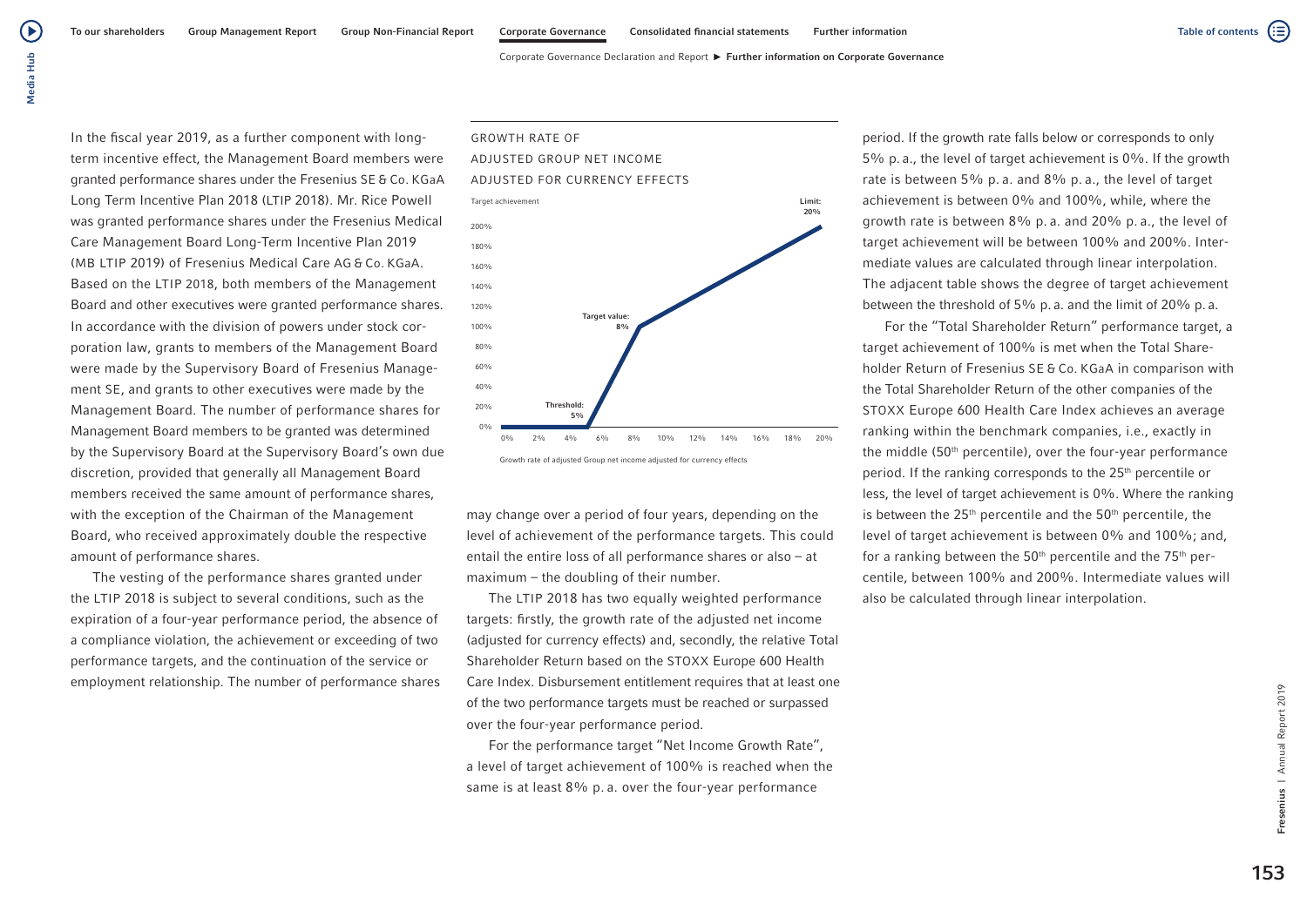Corporate Governance Declaration and Report ► Further information on Corporate Governance

The degree of target achievement between the threshold at the  $25<sup>th</sup>$  percentile and the limit at the  $75<sup>th</sup>$  percentile is presented in the following table.





Total Shareholder Return denotes the percentage change in the stock market price within the performance period including reinvested dividends and all capital measures, whereby capital measures are to be calculated through rounding down to the fourth decimal place.

To calculate the level of overall target achievement, the level of target achievement of the two performance targets are given equal weighting. The total number of performance shares vested on each plan participant is calculated through multiplying the number of performance shares granted by the overall target achievement. Four years after the grant, the vested performance shares will be paid out in cash. The number of vested performance shares is then multiplied by the average stock exchange price of Fresenius SE & Co. KGaA's share over a period of 60 stock exchange trading days prior to the lapse of this vesting period plus the total of the dividends per share of Fresenius SE & Co. KGaA paid by Fresenius SE & Co. KGaA between the grant date and the vesting date. The possible disbursement entitlement of a Management Board member is limited to a maximum of 250% of the grant value (cap).

In the event of violation of compliance rules, the Supervisory Board, in due exercise of its discretion, is entitled to reduce the number of performance shares vested on a member of the Management Board to zero. Furthermore, Fresenius SE & Co. KGaA is entitled to a complete or partial reimbursement in the event of violation of compliance rules in the period of three years following disbursement.

If a member of the Management Board leaves the company, the performance shares are forfeited as a matter of principle.

Until the end of the fiscal year 2017, benefits under LTIP 2013 of Fresenius SE & Co. KGaA were granted as another component with long-term incentive effect, which resulted in an inflow in the 2019 fiscal year and may result in an inflow in the future. The benefits consisted, on the one hand, of share-based compensation with cash settlement (phantom stocks) and on the other hand of stock options on the basis of the Stock Option Plan 2013 of Fresenius SE & Co. KGaA. Based on the LTIP 2013, both members of the Management Board and other executives were granted stock options and phantom stocks. In accordance with the division of powers under stock corporation law, grants to members of the Management Board were made by the Supervisory Board of

Fresenius Management SE, and grants to other executives were made by the Management Board. The number of stock options and phantom stocks for Management Board members to be granted was determined by the Supervisory Board at the Supervisory Board's own due discretion, provided that generally all Management Board members received the same amount of stock options and phantom stocks, with the exception of the Chairman of the Management Board, who received double the respective amount of stock options and phantom stocks. At the time of the grant, the participants in LTIP 2013 had the right to elect whether they wished to receive stock options and phantom stocks in a ratio of 75:25, or in a ratio of 50:50.

Exercise of the stock options and the phantom stocks granted under LTIP 2013 of Fresenius SE & Co. KGaA is subject to several conditions, such as expiry of a four-year waiting period, observance of blackout periods, achievement of the specified performance target, and continuance of the service or employment relationship. The vested stock options can be exercised within a period of four years. The vested phantom stocks are settled on March 1 of the year following the end of the waiting period.

The amount of the cash settlement pursuant to the Phantom Stock Plan 2013 is based on the volume-weighted average market price of the share of Fresenius SE & Co. KGaA during the three months preceding the exercise date.

The respective performance target has been reached if the adjusted consolidated net income of the company (net income attributable to the shareholders of the company) has increased by a minimum of 8% per year in comparison to the previous year within the waiting period, after adjustment for foreign currency effects. The performance target has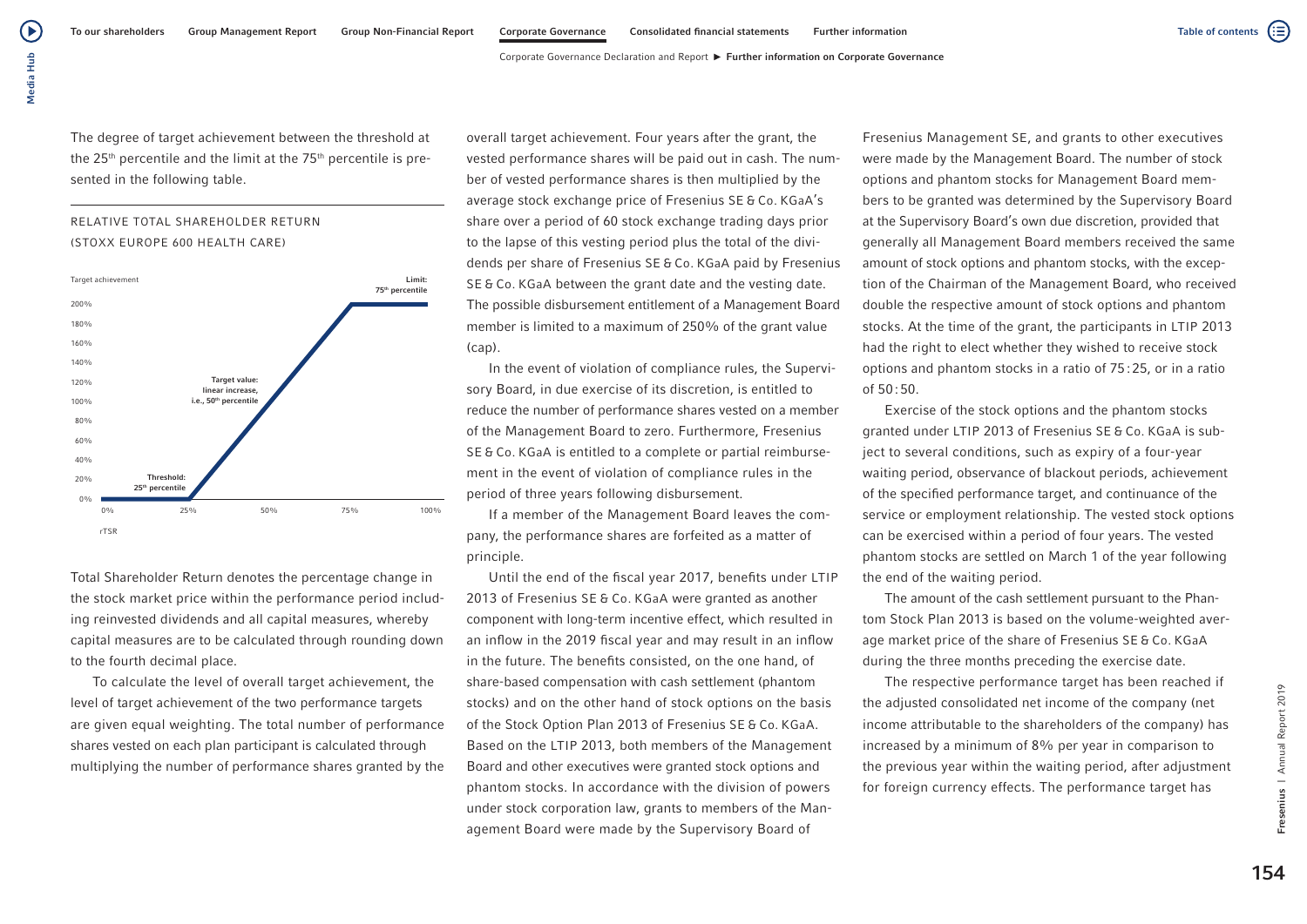(▶

also been achieved if the average annual growth rate of the adjusted consolidated net income of the company during the four-year waiting period is at least 8%, adjusted for foreign currency effects. If, with respect to one or more of the four reference periods within the waiting period, neither the adjusted consolidated net income of the company has increased by a minimum of 8% per year in comparison to the previous year, after adjustment for foreign currency effects, nor the average annual growth rate of the adjusted consolidated net income of the company during the four-year waiting period is at least 8%, adjusted for foreign currency effects, the respective granted stock options and phantom stocks are forfeited on a pro-rata basis according to the proportion of the performance target that has not been achieved within the waiting period, i.e., by one fourth, by two fourths, by three fourths, or completely. If a member of the Management Board leaves the company, the stock options and phantom stocks are forfeited as a matter of principle.

The principles of the LTIP 2018 and the LTIP 2013 of Fresenius SE & Co. KGaA and of the MB LTIP 2019 of Fresenius Medical Care AG & Co. KGaA are described in more detail in note 35 of the notes of the Fresenius Group, Sharebased compensation plans.

Furthermore, through fiscal year 2017, the members of the Management Board, with the exception of Ms. Rachel Empey and Mr. Rice Powell, were granted an entitlement to further share-based compensation with cash settlement (further phantom stocks) in the equivalent value of €100 thousand per Management Board member. With regard to the performance target and waiting period, the same conditions that pertain to the phantom stocks granted under LTIP 2013 apply to them.

For the fiscal years 2019 and 2018, the value of performance shares issued and the value of the postponed performance-based compensation, is shown in the following table.

The stated values for the year 2019 correspond to the fair value of the performance shares at the time of grant, namely a value of €45.36 per performance share of Fresenius SE & Co. KGaA and a value of US\$ 69.71 per performance share of Fresenius Medical Care AG & Co. KGaA (2018: €67.45 per performance share of Fresenius SE & Co. KGaA and US\$94.11 per performance share of Fresenius Medical Care AG&Co.KGaA).

At the end of the fiscal year 2019, the members of the Management Board held a total of 331,849 performance shares (2018: 133,434) and 138,385 phantom stocks (2018: 211,302) of Fresenius SE & Co. KGaA and 92,700 performance shares (2018: 55,463) and 10,596 phantom stocks (2018: 15,586) of Fresenius Medical Care AG &Co. KGaA. Furthermore, they held a total of 1,434,375 stock options (2018: 1,519,515) of Fresenius SE & Co. KGaA as well as 256,781 stock options (2018: 256,781) of Fresenius Medical Care AG & Co. KGaA.

LONG-TERM INCENTIVE COMPONENTS

|                      | Performance shares <sup>1</sup> |        | Postponed<br>payment of the<br>one-year variable compen-<br>sation |          | Total                          |        |  |  |
|----------------------|---------------------------------|--------|--------------------------------------------------------------------|----------|--------------------------------|--------|--|--|
|                      | Value, $\epsilon$ in thousands  |        | Value, $\epsilon$ in thousands                                     |          | Value, $\epsilon$ in thousands |        |  |  |
|                      | 2019                            | 2018   | 2019                                                               | 2018     | 2019                           | 2018   |  |  |
| Stephan Sturm        | 2,500                           | 2,500  | $\Omega$                                                           | $\Omega$ | 2,500                          | 2,500  |  |  |
| Dr. Francesco De Meo | 1,300                           | 1,300  | 103                                                                | 115      | 1,403                          | 1.415  |  |  |
| Rachel Empey         | 1,300                           | 1,300  |                                                                    |          | 1,300                          | 1.300  |  |  |
| Dr. Jürgen Götz      | 1,300                           | 1.300  |                                                                    |          | 1,300                          | 1.300  |  |  |
| Mats Henriksson      | 1,300                           | 1.300  | 69                                                                 | 56       | 1,369                          | 1,356  |  |  |
| <b>Rice Powell</b>   | 2.232                           | 2,391  | $\Omega$                                                           | $\Omega$ | 2,232                          | 2,391  |  |  |
| Dr. Ernst Wastler    | 1,300                           | 1,300  | 0                                                                  | $\Omega$ | 1,300                          | 1,300  |  |  |
| Total                | 11,232                          | 11,391 | 172                                                                | 171      | 11,404                         | 11,562 |  |  |

1 The amounts comprise all performance shares including performance shares and share based awards of Fresenius Medical Care AG & Co. KGaA that were granted in 2019 and 2018.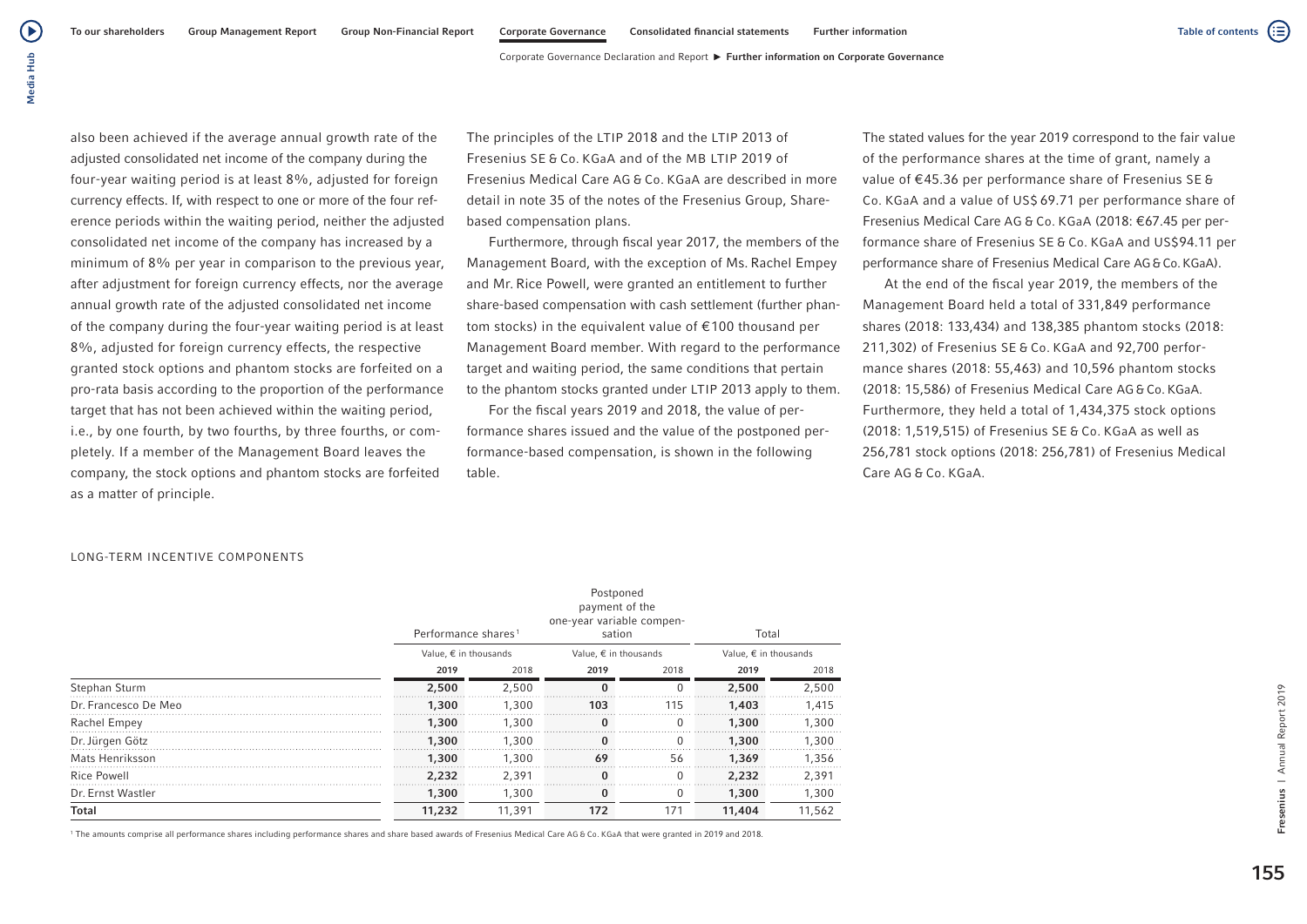Corporate Governance Declaration and Report  $\blacktriangleright$  Further information on Corporate Governance

The development and the status of the stock options of the Management Board in the fiscal year 2019 are shown in the following table:

|                                           |                   | Francesco<br>De Meo | Rachel<br>Empey | Dr. Jürgen        |                   | Powel             | Wastler           | Total             |
|-------------------------------------------|-------------------|---------------------|-----------------|-------------------|-------------------|-------------------|-------------------|-------------------|
| Options outstanding on January 1, 2019    |                   |                     |                 |                   |                   |                   |                   |                   |
|                                           |                   | 247,500             | 28,125          | 270,000           | 247,500           | 256,781           | 270.000           |                   |
| Average exercise price in $\epsilon$      | 54.52             | 61.65               | 64.69           | 56.97             | 56.15             | 66.06             | 56.97             | 57.01             |
| Options exercised during the fiscal year  |                   |                     |                 |                   |                   |                   |                   |                   |
|                                           | 85.140            |                     |                 |                   |                   |                   |                   | 85,140            |
| Average exercise price in $\epsilon$      | 26.1              |                     |                 |                   |                   |                   |                   | 26.11             |
| Average stock price in $\epsilon$         | 48.07             |                     |                 |                   |                   |                   |                   | 48.07             |
| Options outstanding on December 31, 2019  |                   |                     |                 |                   |                   |                   |                   |                   |
|                                           | 371,250           | 247,500<br>.        | 28,125          | 270,000           | 247,500           | 256,781           | 270,000           |                   |
| Average exercise price in $\epsilon$      | 61 03             | 61.65               | 64.69           | 56.97             | 56.15<br>.        | 66.06<br>.        | 5697<br>.         | 58.84             |
| Average remaining life in years           |                   | 4.2                 | 5.9             | 3.9               | 3.8               | 3.0<br>.          | 3.9               | 4.1               |
| Range of<br>exercise prices in $\epsilon$ | 33.10<br>to 74.77 | 36.92<br>to 74.77   | 64.69           | 33.10<br>to 74.77 | 33.10<br>to 74.77 | 49.76<br>to 76.99 | 33.10<br>to 74.77 | 33.10<br>to 74.77 |
| Exercisable options on December 31, 2019  |                   |                     |                 |                   |                   |                   |                   |                   |
|                                           | 135 000           | 112.500             |                 | 135.000           | 135.000           | 256.781           | 135.000           | 652.500           |
| Average exercise price in $\epsilon$      | 43.55             | 51.15               |                 | 43.55             | 43.55             | 66.06             |                   | 44.86             |

1 Mr. Rice Powell holds stock options under the Fresenius Medical Care Stock Option Plan 2011.

2 Only stock options of Fresenius SE & Co. KGaA, excluding stock options of Mr. Rice Powell

The following table shows the total compensation of the Management Board of the general partner of Fresenius SE & Co. KGaA for the years 2019 and 2018:

|                         | Cash compensation<br>(without long-term<br>incentive components) |        | Long-term<br>incentive components |       | Total compensation<br>(including long-term)<br>incentive components) |        |  |
|-------------------------|------------------------------------------------------------------|--------|-----------------------------------|-------|----------------------------------------------------------------------|--------|--|
| $\epsilon$ in thousands | 2019                                                             | 2018   | 2019                              | 2018  | 2019                                                                 | 2018   |  |
| Stephan Sturm           | 3.021                                                            | 3.070  | 2,500                             | 2,500 | 5,521                                                                | 5,570  |  |
| Dr. Francesco De Meo    | 2.065                                                            | 2.070  | 1,403                             | l.415 | 3,468                                                                | 3,485  |  |
| <b>Rachel Empey</b>     | 1.610                                                            | 1.643  | 1,300                             | 1.300 | 2.910                                                                | 2,943  |  |
| Dr. Jürgen Götz         | .505                                                             | 481.،  | 300,١                             | 1,300 | 2,805                                                                | 2,781  |  |
| Mats Henriksson         | 2.143                                                            | 2,123  | 1,369                             | l,356 | 3,512                                                                | 3.479  |  |
| Rice Powell             | 3,566                                                            | 3.841  | 2,232                             | 2,391 | 5,798                                                                | 6,232  |  |
| Dr. Ernst Wastler       | 1,558                                                            | 1,532  | 1,300                             | 1,300 | 2,858                                                                | 2,832  |  |
| Total                   | 15,468                                                           | 15,760 | 11,404                            | 1,562 | 26,872                                                               | 27,322 |  |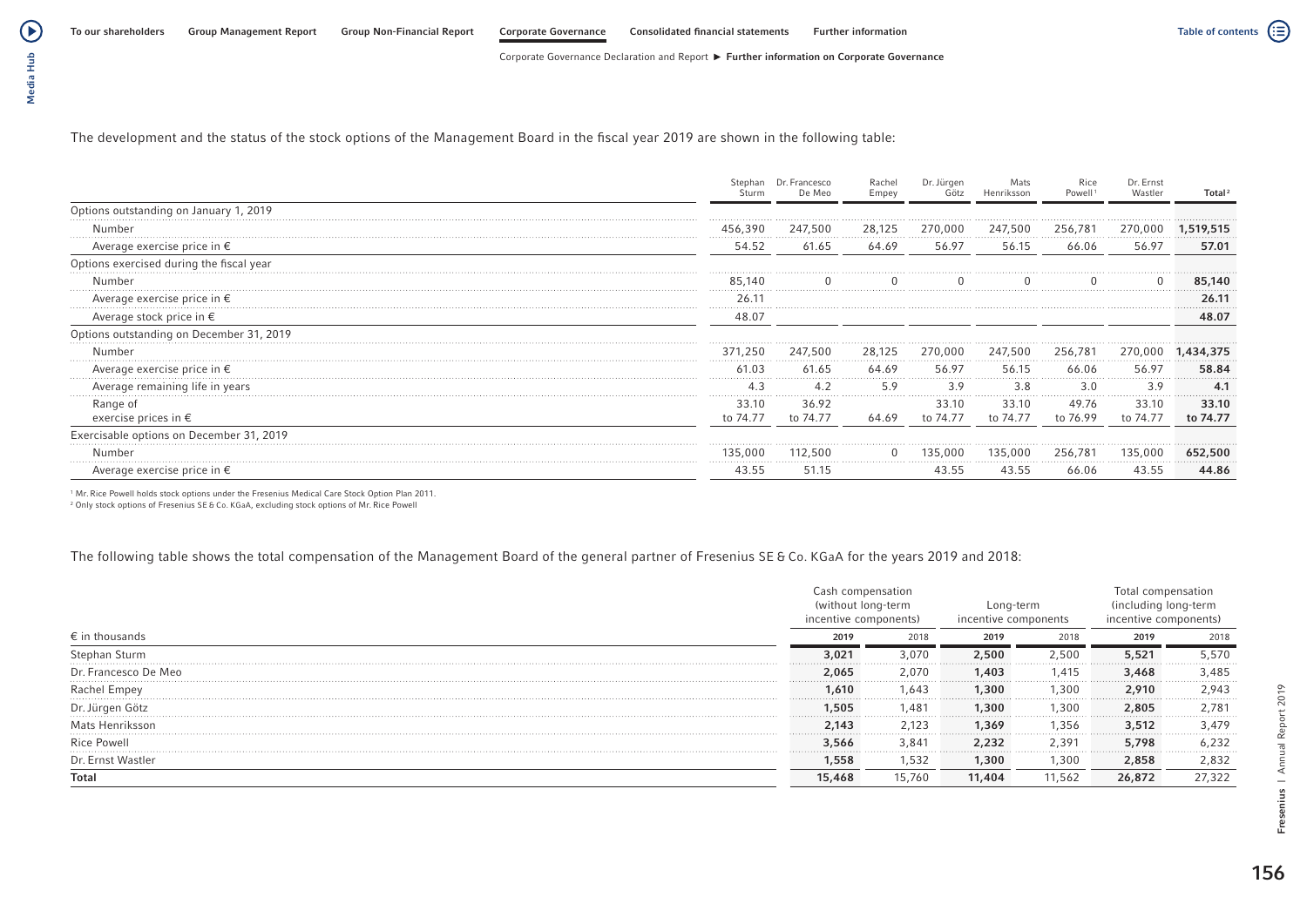( ▶

The entitlement to cash payment of a share-based compensation (performance shares and phantom stocks) only arises after the expiry of a four-year vesting period, just as stock options can only be exercised after a vesting period of four

years. Their value is recognized over the vesting period as expense in the respective fiscal year. The expenses attributable to the fiscal years 2019 and 2018 are stated in the following table.

### EXPENSES FOR LONG-TERM INCENTIVE COMPONENTS

|                         | Performance shares/<br>Phantom stocks |        | Stock options |       | Total expenses for<br>share-based compensation |       |  |
|-------------------------|---------------------------------------|--------|---------------|-------|------------------------------------------------|-------|--|
| $\epsilon$ in thousands | 2019                                  | 2018   | 2019          | 2018  | 2019                                           | 2018  |  |
| Stephan Sturm           | 913                                   | -46    | 909           | .033  | 1,822                                          | 987   |  |
| Dr. Francesco De Meo    | 569                                   | $-101$ | 616           | 774   | 1.185                                          | 673   |  |
| Rachel Empey            | つつっ                                   | 52     |               | 75    | 298                                            |       |  |
| Dr. Jürgen Götz         | 650                                   | $-117$ | 568           | 691   | 1,218                                          | 574   |  |
| Mats Henriksson         | 713                                   | $-134$ | 482           | 605   | 1.195                                          |       |  |
| <b>Rice Powell</b>      | 2.5881                                | 391    | 327           | 659   | 2.915                                          | .050  |  |
| Dr. Ernst Wastler       | 650                                   | $-117$ | 568           | 691   | 1,218                                          | 574   |  |
| <b>Total</b>            | 6,306                                 | -72    | 3,545         | 4.528 | 9,851                                          | 4.456 |  |

1 Includes expenses for performance shares and share based awards of Fresenius Medical Care AG & Co. KGaA

The short-term performance-based compensation is limited in its amount. As regards stock options and phantom stocks, there are contractually agreed limitation possibilities. This makes it possible to adequately take account in particular of those extraordinary developments that are not in any relevant proportion to the performance of the Management Board.

With regard to the compensation granted to the members of the Management Board starting fiscal year 2018, the service agreements with Fresenius Management SE provide for a cap regarding both every single variable compensation amount and overall compensation. Furthermore, they include

an allocation cap in the amount of €6,000 thousand for Ms. Rachel Empey, Dr. Francesco De Meo, Dr.Jürgen Götz, Mr. Mats Henriksson, and Dr. Ernst Wastler and €9,000 thousand for Mr. Stephan Sturm.

Under the compensation system, the amount of the fixed and the total compensation of the members of the Management Board was, and will be, assessed giving particular regard to the relevant comparison values of other DAX companies and similar companies of comparable size and performance from the relevant industrial sector.

## COMMITMENTS TO MEMBERS OF THE MANAGEMENT BOARD IN THE EVENT OF THE TERMINATION OF THEIR APPOINTMENT

There are individual contractual pension commitments for the Management Board members Mr. Stephan Sturm, Dr. Francesco De Meo, and Dr.Jürgen Götz based on their service agreements with the general partner of Fresenius SE& Co. KGaA. The Management Board member Dr. Ernst Wastler has a pension commitment from VAMED AG, Vienna; Fresenius SE & Co. KGaA has issued a guarantee for the commitments thereunder. The Management Board member Mr. Mats Henriksson has an individual contractual pension commitment from Fresenius Kabi AG. The Management Board member Mr.Rice Powell has received an individual contractual pension commitment from Fresenius Medical Care Management AG. Furthermore, he has acquired non-forfeitable entitlements from participating in pension plans for employees of Fresenius Medical Care North America, and during the fiscal year 2019, he participated in the U.S.-based 401(k) Savings Plan. This plan generally enables employees in the United States to invest part of their gross income into retirement plans. The Management Board member Ms.Rachel Empey does not have a pension commitment. With regard to the pension commitments for acting Management Board members as of December 31, the Fresenius Group had pension obligations of €46,870 thousand as of December 31, 2019 (2018: €36,882 thousand). The additions to pension liability in the fiscal year 2019 amounted to €9,988 thousand (2018: €4,940 thousand).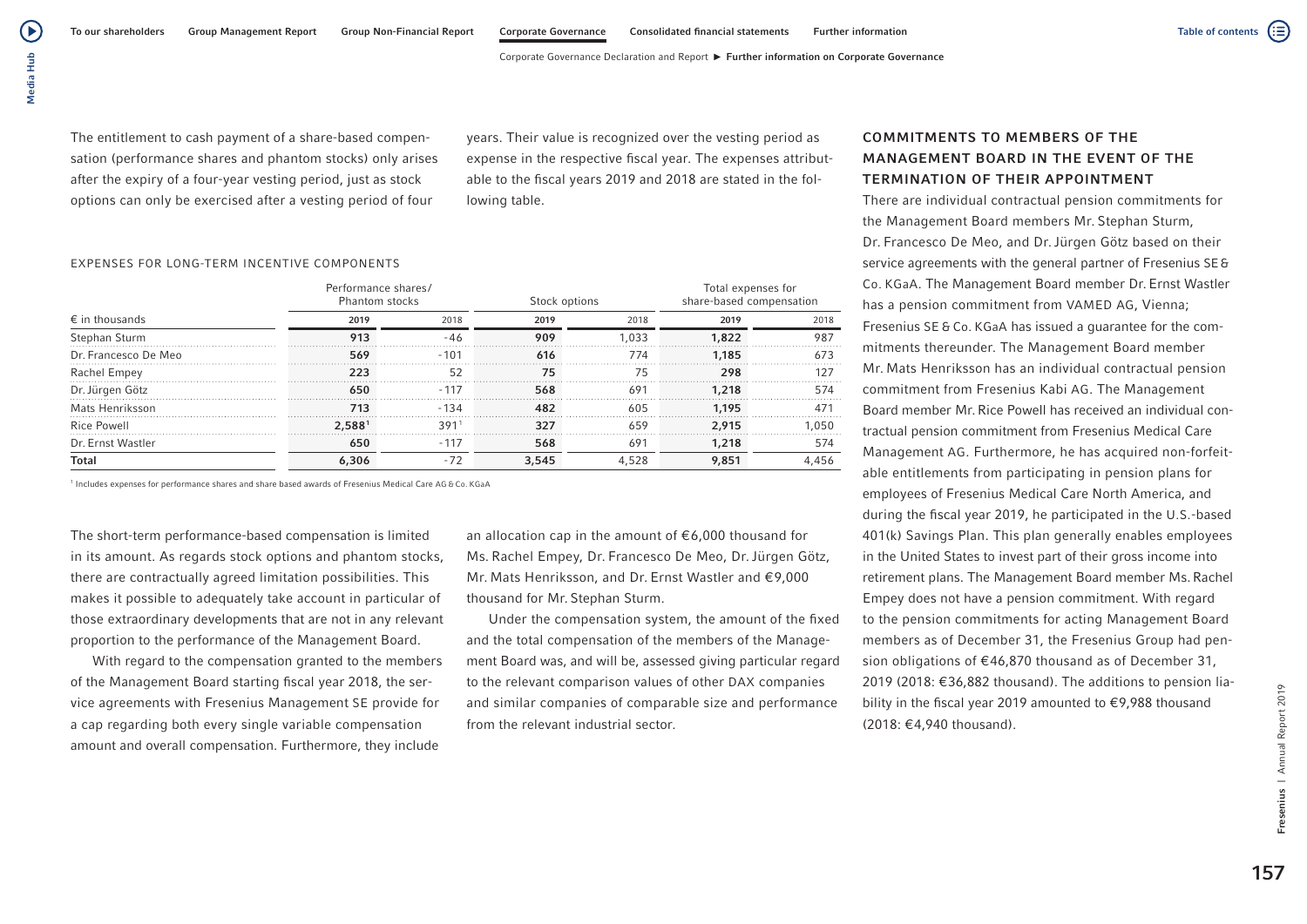Corporate Governance Declaration and Report ▶ Further information on Corporate Governance

### The pension commitments are as follows:

| $\epsilon$ in thousands | As of<br>January 1, 2019 | Additions | As of<br>December 31, 2019 |
|-------------------------|--------------------------|-----------|----------------------------|
| Stephan Sturm           | 6.518                    | .741      | 8.259                      |
| Dr. Francesco De Meo    | 3 713                    | 103       | .816                       |
| Rachel Empey            |                          |           |                            |
| Dr. Jürgen Götz         | 3 258                    | 918       | .176                       |
| Mats Henriksson         | 5.416                    | -31       | 6.733                      |
| <b>Rice Powell</b>      | 2 940                    | 3.309     | 16,249                     |
| Dr. Ernst Wastler       | 5,037                    | .600      | 6,637                      |
|                         |                          |           |                            |

Each of the pension commitments provides for a pension and survivor benefit, depending on the amount of the most recent fixed compensation, from the 63rd year of life (or 65th year for Mr. Rice Powell), or, in the case of termination because of professional or occupational incapacity, from the time of ending active work. In deviation from this, Mr. Rice Powell has this entitlement already upon reaching the age of 63 if he has been a member of the Management Board of Fresenius Medical Care Management AG for at least ten years at the time of his final retirement from active employment; in this case, the benefits are reduced by 0.5% per calendar month that he leaves active employment before reaching the age of 65.

The pension's starting percentage of 30% of the last fixed compensation increases with every full year of service as a Management Board member by 1.5 percentage points, 45% being the attainable maximum.

Current pensions increase according to legal requirements (Section 16 of the German law to improve company pension plans, BetrAVG).

30% of the gross amount of any post-retirement income from an occupation of the Management Board member is offset against the pension for professional or occupational incapacity.

In the event of the death of one of the Management Board members, the widow receives a pension equivalent to 60% of the pension entitlement accruing at the time of death. In addition, biological children of the deceased Management Board member and/or, in individual cases, biological children of the deceased Management Board member's wife who were adopted by the deceased Management Board member as children, receive an orphan's pension equivalent to 20% of the pension entitlement accruing at the time of death until completion of their vocational training, but at the most until the age of 25 years. However, all surviving dependents' pensions are capped at an aggregate 90% of the Management Board member's pension entitlement.

If a Management Board member's service as a member of the Management Board of Fresenius Management SE (or Mr. Rice Powell as a member of the Management Board of Fresenius Medical Care Management AG) ends before the age of 63 years (or 65 years for Mr.Rice Powell) for reasons other than professional or occupational incapacity, the rights to the said pension benefits vest, but the pension payable upon the

occurrence of a pensionable event is reduced pro rata according to the actual length of service as a Management Board member compared to the potential length of service until the age of 63 years (or 65 years for Mr. Rice Powell).

The pension commitment for Dr.Ernst Wastler provides for a normal pension, an early retirement pension, a professional incapacity pension, and a widow's and orphan's pension. The normal pension is payable at the earliest at the age of 60 years and the early retirement pension at the earliest at the age of 55 years. The pension benefits are equivalent to 1.2% per year of service based on the last fixed compensation, with a cap of 40%. The widow's pension (60%) and the orphan's pension (20% each) are capped in aggregate at not more than Dr. Ernst Wastler's pension entitlement at the time of death. Pensions, retirement, and other benefits from third parties are set off against the pension benefit if the credited periods of service overlap.

The Management Board member Mr. Mats Henriksson has solely a pension commitment from Fresenius Kabi AG from the period of his previous service. This pension commitment remained unaffected by the service agreement with Fresenius Management SE, beginning on January 1, 2013. It is based on the pension policy of the Fresenius companies, and provides for retirement, incapacity, and survivors' pensions. It does not set forth any deduction of other income or pension benefits. The widow's pension amounts to 60% of the incapacity or retirement pension to be granted at the time of death; the orphan's pension amounts to 10% (half-orphans) or 20% (orphans) of the incapacity or retirement pension to be granted at the time of death. The total entitlements of widows and orphans are limited to 100% of Mr. Mats Henriksson's pension entitlements.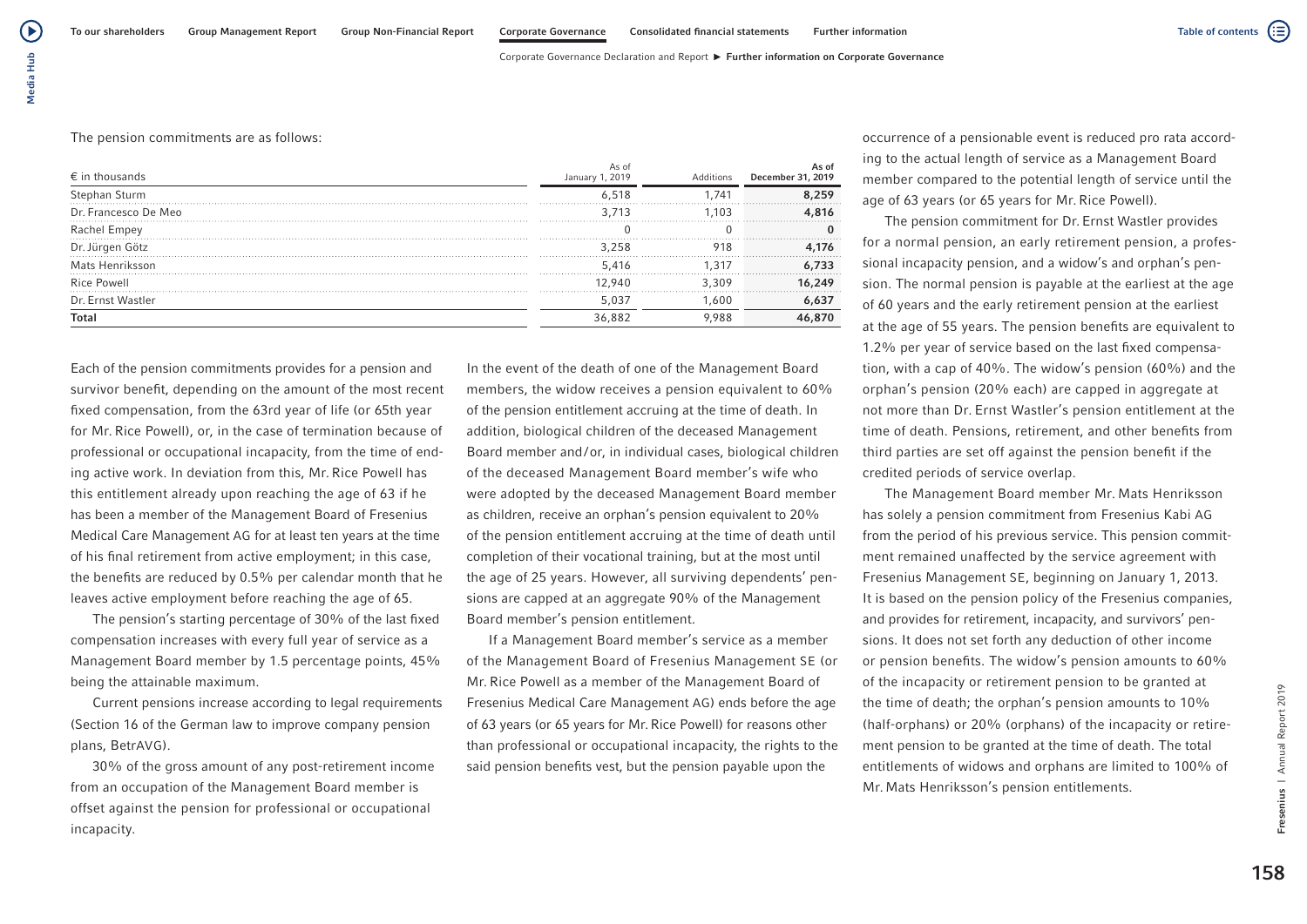Table of contents

A post-employment non-competition covenant was agreed upon for all Management Board members. If such a covenant becomes applicable, the Management Board members receive a waiting allowance that is generally equivalent to half of the respective annual fixed compensation for each year of respective application of the non-competition covenant, up to a maximum of two years.

The service agreements of the Management Board members do not contain any explicit provision for the event of a change of control.

Payments in the event of premature termination of a member's services for the Management Board, including fringe benefits, are limited to two years' compensation, at maximum no more than the compensation due for the remaining term of the respective service agreement (severance payment cap).

No severance payments will be due in the event of termination of the service agreement for cause on grounds attributable to the relevant member of the Management Board. The calculation of the severance payment cap is based on the total compensation within the meaning of Section 285 (1) No. 9a of the German Commercial Code (HGB) for the past fiscal year as well as the anticipated total compensation for the fiscal year in which the termination occurs (or for Mr.Rice Powell on the non-performance-based compensation components).

#### MISCELLANEOUS

All members of the Management Board have received individual contractual commitments for the continuation of their compensation in the event of sickness for a maximum period of 12 months, provided that, after 6 months of sickness-related absence, any insurance benefits that may be paid are to be deducted from such continued compensation. In the event of

death of a member of the Management Board, the surviving dependents will receive three monthly payments after the month in which the death occurred, at maximum, however, until the expiry of the respective employment agreement.

During the fiscal year 2019, no loans or advance payment on future compensation components were granted to any member of the Management Board of Fresenius Management SE.

Fresenius SE & Co. KGaA undertook to indemnify the Management Board members, to the legally permitted extent, against any claims that may be asserted against them in the course of their service for the Company and its affiliated Group companies to the extent that such claims exceed their liability under German law. To cover such obligations, the Company purchased a directors' & officers' insurance, the deductible complying with the requirements of stock corporation law. The indemnification covers the period during which the respective member of the Management Board holds office, as well as any claim in this regard after termination of the service on the Management Board.

Based on pension commitments to former members of the Management Board, €1,154 thousand were paid in the fiscal year 2019 (2018: €1,101 thousand). The benefit obligation for these persons amounted to €24,863 thousand (2018: €22,319 thousand).

In the fiscal year 2019, €568 thousand (2018: €522 thousand) were paid to Dr. Ben Lipps as a result of a consultancy agreement entered into with Fresenius Medical Care Management AG. In 2019, an amendment to the agreement was made which provides for a one-off payment of €1,129 thousand for the remaining term of the agreement. This payment was also made in the fiscal year. All payments for services to be performed by him under the consulting agreement have thus been made.

## TABLES DISPLAYING THE VALUE OF BENEFITS GRANTED AND ALLOCATIONS

The German Corporate Governance Code dated February 7, 2017, stipulates that specific information shall be presented in the compensation report pertaining to the benefits granted for the year under review as well as the allocations and service costs in/for the year under review. The model tables provided in the appendix of the German Corporate Governance Code shall be used to present the information.

The following tables contain disclosures on both the value of the benefits granted and on the allocations. They conform to the structure and to the specification of the model tables. The table displaying allocations additionally shows the allocation for the fiscal year, that is, without multi-year variable compensation/ components with long-term incentive effect. This illustrates clearly which allocation is to be attributed to the activity in the respective year under review and which allocation results from the compensation components that were granted in the previous reporting year – or even several years. Through differentiation, the comparability of the respective development in compensation is also increased.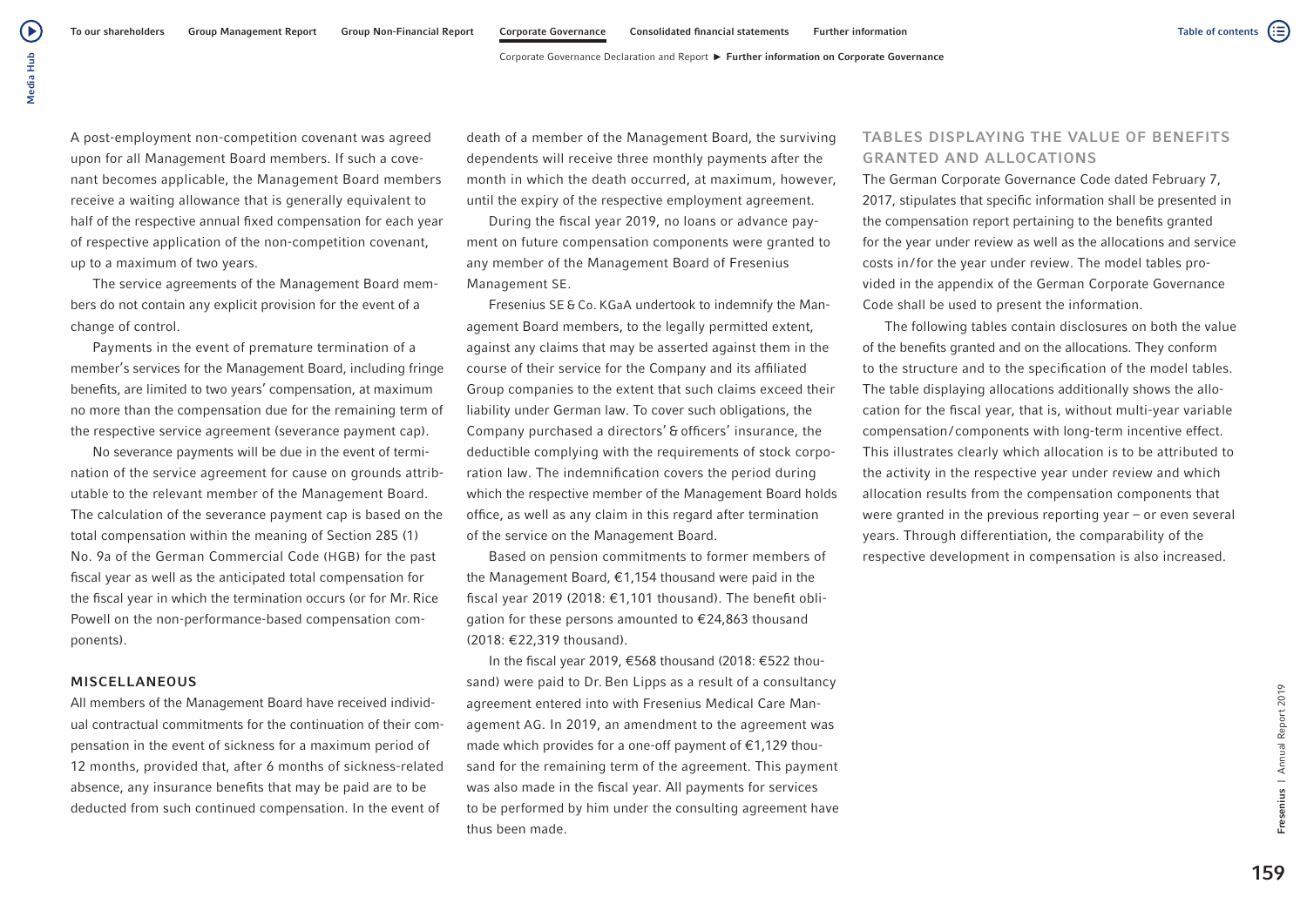Corporate Governance Declaration and Report  $\blacktriangleright$  Further information on Corporate Governance

 $\bigodot$ 

|                                                                                 | <b>Stephan Sturm</b><br>Chairman of the Management Board<br>(since July 1, 2016) |             |              |        | Dr. Francesco De Meo<br><b>CEO Fresenius Helios</b><br>Board member since January 1, 2005 Board member since January 1, 2008 Board member since August 1, 2017 |              |              |       |          | <b>Chief Financial Officer</b> | <b>Rachel Empey</b> |          | Dr. Jürgen Götz<br>Chief Legal and Compliance Officer,<br>and Labor Relations Director<br>Board member since July 1, 2007 |              |              |       |
|---------------------------------------------------------------------------------|----------------------------------------------------------------------------------|-------------|--------------|--------|----------------------------------------------------------------------------------------------------------------------------------------------------------------|--------------|--------------|-------|----------|--------------------------------|---------------------|----------|---------------------------------------------------------------------------------------------------------------------------|--------------|--------------|-------|
| Benefits granted<br>Value $\epsilon$ in thousands                               | 2019                                                                             | 2019<br>min | 2019<br>max. | 2018   | 2019                                                                                                                                                           | 2019<br>min. | 2019<br>max. | 2018  | 2019     | 2019<br>min.                   | 2019<br>max.        | 2018     | 2019                                                                                                                      | 2019<br>min. | 2019<br>max. | 2018  |
| Fixed compensation                                                              | 1.100                                                                            | .100        | .100         | .100   | 630                                                                                                                                                            | 630          | 630          | 630   | 600      | 600                            | 600                 | 600      | 510                                                                                                                       | 510          | 510          | 490   |
| Fringe benefits                                                                 | 55                                                                               | 55          | 55           | 102    | 32                                                                                                                                                             | 32           | 32           | 25    | 198      | 198                            | 198                 | 231      | 45                                                                                                                        | 45           | 45           | 41    |
| Total non-performance-based compensation                                        | 1.155                                                                            | .155        | l.155        | 1,202  | 662                                                                                                                                                            | 662          | 662          | 655   | 798      | 798                            | 798                 | 831<br>. | 555<br>.                                                                                                                  | 555          | 555          | 531   |
| One-year variable compensation <sup>1</sup>                                     | 1.866                                                                            | .750        | 2.300        | l.868ª | 1,403                                                                                                                                                          | .050         | .750         | 1.415 | 812      | 760                            | 1,000               | 812      | 950                                                                                                                       | 700          | 950          | 950   |
| Multi-year variable compensation/<br>components with long-term incentive effect | 2,500                                                                            |             | 6.250        | 2.500  | 1,403                                                                                                                                                          |              | 250ء         | .415  | 1,300    |                                | 3.250               | .300     | 1,300                                                                                                                     |              | 1.250        | 1.300 |
| Thereof postponed one-year variable compensation                                |                                                                                  |             | n. a.        |        | 103                                                                                                                                                            |              | n. a.        | 115   | $\bf{0}$ |                                | n. a.               |          |                                                                                                                           |              | n. a         |       |
| Thereof performance shares (LTIP 2018)<br>(five-year term)                      | 2,500                                                                            |             | 6,250        | 2.500  | 1,300                                                                                                                                                          |              | 3,250        | 1.300 | 1,300    |                                | 3,250               | 1.300    | 1,300                                                                                                                     |              | 3,250        | 1,300 |
| Total non-performance-based and performance-based compensation                  | 5,521                                                                            | 2.905       | 9.705        | 5.570  | 3.468                                                                                                                                                          |              | 5.662        | 3.485 | 2.910    | .558                           | 5.048               | 2.943    | 2,805                                                                                                                     | .255         | 4.755        | 2.781 |
| Service cost                                                                    | 468                                                                              | 468         | 468          | 455    | 336                                                                                                                                                            | 336          | 336          | 325   | $\bf{0}$ |                                | 0                   |          | 251                                                                                                                       | $25^{\circ}$ | 251          | 234   |
| Value of benefits granted <sup>5</sup>                                          | 5,989                                                                            | 3,373       | 10,173       | 6,025  | 3,804                                                                                                                                                          | 2,048        | 5,998        | 3,810 | 2,910    | 1,558                          | 5,048               | 2,943    | 3,056                                                                                                                     | 1,506        | 5,006        | 3.015 |

|                                                                                 |       | <b>Mats Henriksson</b><br>CEO Fresenius Kabi |              |        |                                                                                                          |              |              | CEO Fresenius Medical Care | Dr. Ernst Wastler<br><b>CEO Fresenius Vamed</b> |              |              |          |
|---------------------------------------------------------------------------------|-------|----------------------------------------------|--------------|--------|----------------------------------------------------------------------------------------------------------|--------------|--------------|----------------------------|-------------------------------------------------|--------------|--------------|----------|
|                                                                                 |       |                                              |              |        | Board member since January 1, 2013 Board member since January 1, 2013 Board member since January 1, 2008 |              |              |                            |                                                 |              |              |          |
| Benefits granted<br>Value $\epsilon$ in thousands                               | 2019  | 2019<br>min.                                 | 2019<br>max. | 2018   | 2019                                                                                                     | 2019<br>min. | 2019<br>max. | 2018                       | 2019                                            | 2019<br>min. | 2019<br>max. | 2018     |
| Fixed compensation                                                              | 660   | 660                                          | 660          | 660    | 1.340                                                                                                    | .340         | .340         | .270                       | 550<br>.                                        | 550          | 550<br>.     | 525      |
| Fringe benefits                                                                 | 114   | 114                                          | 114          | 107    | 256                                                                                                      | 256          | 256          | 195                        | 76                                              | 76           | 76           | 75       |
| Total non-performance-based compensation                                        | 774   | 774                                          | 774          | 767    | 1,596                                                                                                    | 1.596        | .596         | .465                       | 626<br>.                                        | 626<br>.     | 626<br>.     | 600<br>. |
| One-year variable compensation <sup>1</sup>                                     | 1.369 | .300                                         | .800         | .356   | 2,211                                                                                                    | 201          | 2.653        | 2,096 <sup>3</sup>         | 932                                             | 650          | 950          | 932      |
| Multi-year variable compensation/<br>components with long-term incentive effect | 1,369 |                                              | 3.250        | 356, ا | 2,2324                                                                                                   |              |              | 2.390                      | 1,300                                           |              | 3.250        | .300     |
| Thereof postponed one-year variable compensation                                | 69    |                                              | n.a.         | 56     |                                                                                                          |              |              |                            |                                                 |              | n.a          |          |
| Thereof performance shares (LTIP 2018)<br>(five-year term)                      | .300  |                                              | 3.250        | 1.300  |                                                                                                          |              |              |                            | 1,300                                           |              | 3.250        | .300     |
| Total non-performance-based and performance-based compensation                  | 3.512 | 074                                          | -824         | 3.479  | 6.039                                                                                                    | .791         |              |                            | 2,858                                           |              |              | 2.832    |
| Service cost                                                                    | 216   | 216                                          | 216          | 210    | 828                                                                                                      | 828          | 828          | 674                        | 153                                             | 153          | 153          | 153      |
| Value of benefits granted <sup>5</sup>                                          |       | 1.290                                        |              | 3.689  | 6.867                                                                                                    | 2,625        | n. a.        | 6,625                      | 3,011                                           | ,429         | 4.979        | 2.985    |

<sup>1</sup> For the one-year variable compensation, there are no target values or comparable values for Board members who receive their compensation from Fresenius Management SE. The one-year variable compensation is calculated on For this reason, the allocation from the one-year variable compensation is stated for the years 2019 and 2018.

<sup>3</sup> In order to appropriately take into account the business development of Fresenius Medical Care during the fiscal year 2018, in the fiscal year 2019, Mr. Rice Powell acquired shares in Fresenius Medical Care AG & Co. KG them for at least three years, pursuant to his commitment.

<sup>4</sup> Mr. Rice Powell was granted share-based payments from the programs of Fresenius Medical Care as follows:

in 2019: €657 thousand from the Share Based Award – New Incentive Bonus Plan 2010 and €1,575 thousand from the Management Board Long-Term Incentive Plan 2019

in 2018: €977 thousand from the Share Based Award – New Incentive Bonus Plan 2010 and €1,413 thousand from the Long Term Incentive Program 2016 – Performance Share Plan 2016,

<sup>5</sup> Furthermore, an allocation cap in the amount of €6,000 thousand for Ms. Rachel Empey, Dr. Francesco De Meo, Dr.Jürgen Götz, Mr. Mats Henriksson, and Dr. Ernst Wastler and €9,000 thousand for Mr. Stephan Sturm applies.

<sup>&</sup>lt;sup>2</sup> In the fiscal year 2019, in accordance with his agreement with the Supervisory Board of Fresenius Management SE. Mr. Stephan Sturm has acquired shares of the company in the value of the net amount of his one-year varia for at least three years. Thereby, the orientation of his compensation towards sustainable corporate development was enhanced voluntarily.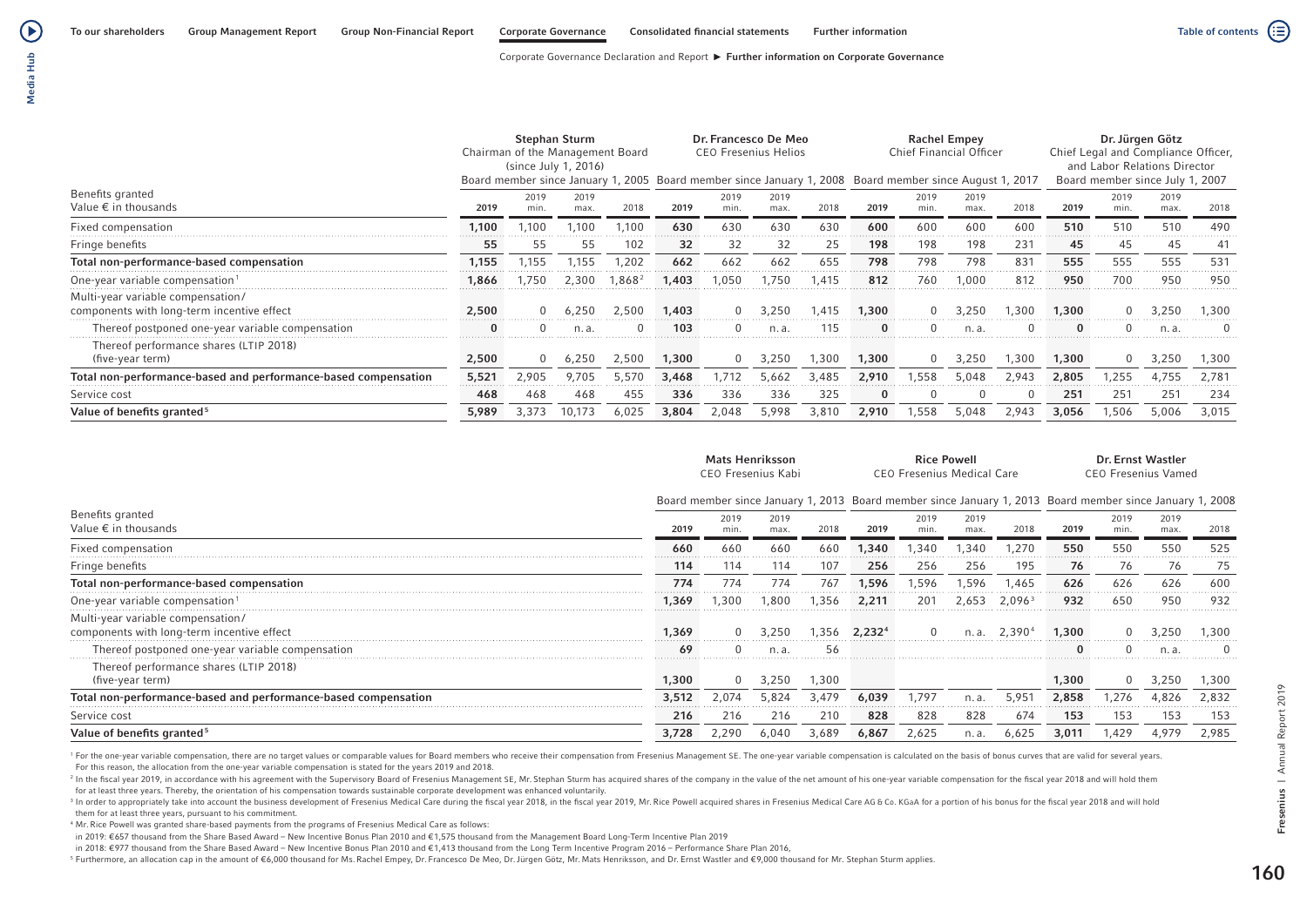Table of contents  $\left(\vdots\right)$ 

Corporate Governance Declaration and Report  $\blacktriangleright$  Further information on Corporate Governance

| Media Hut |  |
|-----------|--|
|           |  |

|                                                                                                                                           | <b>Stephan Sturm</b><br>Chairman of the<br>Management Board<br>(since July 1, 2016)<br>Board member since<br>January 1, 2005 |              | Dr. Francesco De Meo<br><b>CEO Fresenius Helios</b><br>Board member since<br>January 1, 2008 |          | <b>Rachel Empey</b><br>Chief Financial Officer<br>Board member since<br>August 1, 2017 |                | Dr. Jürgen Götz<br>Chief Legal and<br>Compliance Officer, and<br><b>Labor Relations Director</b><br>Board member since<br>July 1, 2007 |              | <b>Mats Henriksson</b><br>CEO Fresenius Kabi<br>Board member since<br>January 1, 2013 |             | <b>Rice Powell</b><br><b>CEO Fresenius Medical</b><br>Care<br>Board member since<br>January 1, 2013 |                    | Dr. Ernst Wastler<br><b>CEO Fresenius Vamed</b><br>Board member since<br>January 1, 2008 |              |
|-------------------------------------------------------------------------------------------------------------------------------------------|------------------------------------------------------------------------------------------------------------------------------|--------------|----------------------------------------------------------------------------------------------|----------|----------------------------------------------------------------------------------------|----------------|----------------------------------------------------------------------------------------------------------------------------------------|--------------|---------------------------------------------------------------------------------------|-------------|-----------------------------------------------------------------------------------------------------|--------------------|------------------------------------------------------------------------------------------|--------------|
| Allocations<br>Value € in thousands                                                                                                       | 2019                                                                                                                         | 2018         | 2019                                                                                         | 2018     | 2019                                                                                   | 2018           | 2019                                                                                                                                   | 2018         | 2019                                                                                  | 2018        | 2019                                                                                                | 2018               | 2019                                                                                     | 2018         |
| Fixed compensation                                                                                                                        | 1,100                                                                                                                        | 1,100        | 630                                                                                          | 630      | 600                                                                                    | 600            | 510                                                                                                                                    | 490          | 660                                                                                   | 660         | 1,340                                                                                               | 1,270              | 550                                                                                      | 525          |
| Fringe benefits                                                                                                                           | 55                                                                                                                           | 102          | 32                                                                                           | 25       | 198                                                                                    | 231            | 45                                                                                                                                     | 41           | 114                                                                                   | 107         | 256                                                                                                 | 195                | 76                                                                                       | 75           |
| Total non-performance-based<br>compensation                                                                                               | 1,155                                                                                                                        | 1,202        | 662                                                                                          | 655      | 798                                                                                    | 831            | 555                                                                                                                                    | 531          | 774                                                                                   | 767         | 1,596                                                                                               | 1,465              | 626                                                                                      | 600          |
| One-year variable compensation                                                                                                            | 1,866                                                                                                                        | 1,868        | 1,403                                                                                        | 1,415    | 812                                                                                    | 812            | 950                                                                                                                                    | 950          | 1,369                                                                                 | 1,356       | 1,970                                                                                               | 2,376              | 932                                                                                      | 932          |
| Multi-year variable compensation/<br>components with long-term incentive effect                                                           | 2,524                                                                                                                        | 965          | 654                                                                                          | 2,545    | $\bf{0}$                                                                               | $\mathbf 0$    | 654                                                                                                                                    | 965          | 654                                                                                   | 2,979       | 4941                                                                                                | 2,777 <sup>1</sup> | 654                                                                                      | 965          |
| Thereof postponed one-year<br>variable compensation                                                                                       | $\Omega$                                                                                                                     | $\mathbf{0}$ | $\bf{0}$                                                                                     | $\Omega$ | $\bf{0}$                                                                               | $\mathbf{0}$   | $\bf{0}$                                                                                                                               | $\mathbf 0$  | $\bf{0}$                                                                              | $\Omega$    |                                                                                                     |                    | $\mathbf{0}$                                                                             | $\Omega$     |
| Thereof Stock Option Plan 2008<br>(five-year term)                                                                                        |                                                                                                                              |              |                                                                                              |          |                                                                                        |                |                                                                                                                                        |              |                                                                                       |             |                                                                                                     |                    |                                                                                          |              |
| Issue 2012                                                                                                                                | 1,870                                                                                                                        |              |                                                                                              |          |                                                                                        |                |                                                                                                                                        |              |                                                                                       | 2,014       |                                                                                                     |                    |                                                                                          |              |
| Thereof Stock Option Plan 2013<br>(five-year term)                                                                                        |                                                                                                                              |              |                                                                                              |          |                                                                                        |                |                                                                                                                                        |              |                                                                                       |             |                                                                                                     |                    |                                                                                          |              |
| Issue 2013                                                                                                                                |                                                                                                                              |              |                                                                                              | 1,580    |                                                                                        |                |                                                                                                                                        |              |                                                                                       |             |                                                                                                     |                    |                                                                                          |              |
| Thereof Phantom Stock Plan 2013<br>(five-year term)                                                                                       |                                                                                                                              |              |                                                                                              |          |                                                                                        |                |                                                                                                                                        |              |                                                                                       |             |                                                                                                     |                    |                                                                                          |              |
| Issue 2013                                                                                                                                |                                                                                                                              | 765          |                                                                                              | 765      |                                                                                        |                |                                                                                                                                        | 765          |                                                                                       | 765         |                                                                                                     |                    |                                                                                          | 765          |
| Issue 2014                                                                                                                                | 523                                                                                                                          |              | 523                                                                                          |          |                                                                                        |                | 523                                                                                                                                    |              | 523                                                                                   |             |                                                                                                     |                    | 523                                                                                      |              |
| Thereof further phantom stocks                                                                                                            |                                                                                                                              |              |                                                                                              |          |                                                                                        |                |                                                                                                                                        |              |                                                                                       |             |                                                                                                     |                    |                                                                                          |              |
| Issue 2013                                                                                                                                |                                                                                                                              | 200          |                                                                                              | 200      |                                                                                        |                |                                                                                                                                        | 200          |                                                                                       | 200         |                                                                                                     |                    |                                                                                          | 200          |
| Issue 2014                                                                                                                                | 131                                                                                                                          |              | 131                                                                                          |          |                                                                                        |                | 131                                                                                                                                    |              | 131                                                                                   |             |                                                                                                     |                    | 131                                                                                      |              |
| Other                                                                                                                                     | $\Omega$                                                                                                                     | $\mathbf{0}$ | $\bf{0}$                                                                                     | $\Omega$ | $\mathbf{0}$                                                                           | $\overline{0}$ | $\bf{0}$                                                                                                                               | $\mathbf{0}$ | $\mathbf{0}$                                                                          | $\mathbf 0$ | $\bf{0}$                                                                                            | $\Omega$           | $\bf{0}$                                                                                 | $\mathbf{0}$ |
| Total non-performance-based and<br>performance-based compensation                                                                         | 5,545                                                                                                                        | 4,035        | 2,719                                                                                        | 4,615    | 1,610                                                                                  | 1,643          | 2,159                                                                                                                                  | 2,446        | 2,797                                                                                 | 5,102       | 4,060                                                                                               | 6,618              | 2,212                                                                                    | 2,497        |
| Service cost                                                                                                                              | 468                                                                                                                          | 455          | 336                                                                                          | 325      | $\bf{0}$                                                                               | $\mathbf 0$    | 251                                                                                                                                    | 234          | 216                                                                                   | 210         | 828                                                                                                 | 674                | 153                                                                                      | 153          |
| Allocation including multi-year variable<br>compensation/components with long-term<br>incentive effect                                    | 6,013                                                                                                                        | 4,490        | 3,055                                                                                        | 4,940    | 1,610                                                                                  | 1,643          | 2,410                                                                                                                                  | 2,680        | 3,013                                                                                 | 5,312       | 4,888                                                                                               | 7,292              | 2,365                                                                                    | 2,650        |
| Allocation for the year under review<br>(not including multi-year variable<br>compensation/components with<br>long-term incentive effect) | 3,489                                                                                                                        | 3,525        | 2,401                                                                                        | 2,395    | 1,610                                                                                  | 1,643          | 1,756                                                                                                                                  | 1,715        | 2,359                                                                                 | 2,333       | 4,394                                                                                               | 4,515              | 1,711                                                                                    | 1,685        |

Mr. Rice Powell had this allocation from the share-based compensation plans of Fresenius Medical Care:

in 2019: €150 thousand from the Share Based Award – New Incentive Bonus Plan 2010 issue 2015 and €344 thousand from the Long Term Incentive Program 2011 – Phantom Stock Plan 2011 issue 2014

in 2018: €131 thousand from the Share Based Award - New Incentive Bonus Plan 2010 issue 2014, €2,536 thousand from the Long Term Incentive Program 2011 - Stock Option Plan 2011 issue 2011,

and €110 thousand from the Long Term Incentive Program 2011 – Phantom Stock Plan 2011 issue 2013.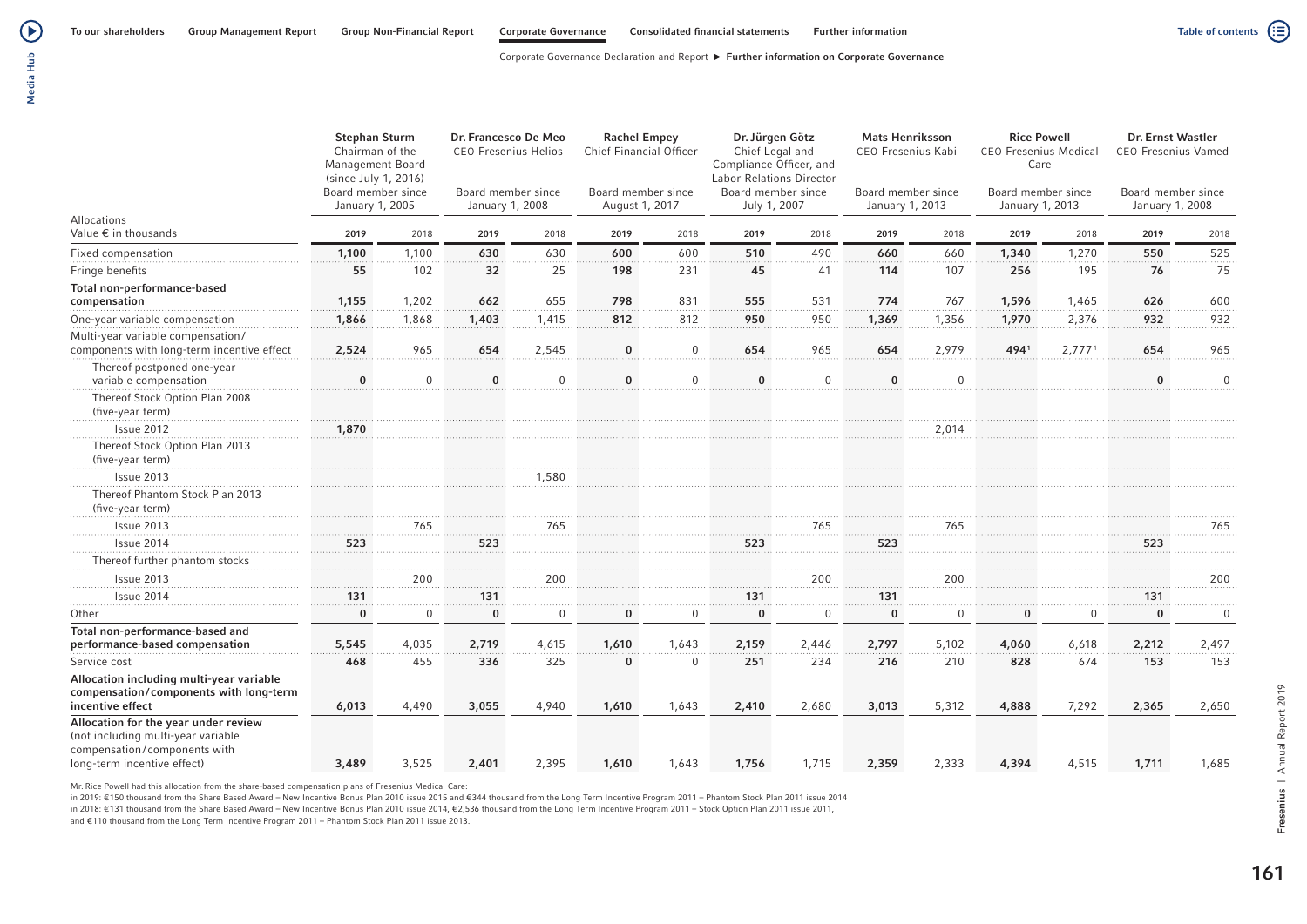# COMPENSATION OF THE SUPERVISORY BOARD

Media Hub

Media Hub

(▶

The compensation of the Supervisory Board is determined by the Annual General Meeting and is subject to the provisions contained in Section 13 of the articles of association of Fresenius SE & Co. KGaA.

Each member of the Supervisory Board shall receive an amount of €150 thousand annually for each full fiscal year as fixed compensation, payable after the end of the fiscal year. In addition, each member of the Supervisory Board shall receive variable success-oriented compensation for each full fiscal year that is oriented on the respective average growth rate of the net income attributable to shareholders of Fresenius SE & Co. KGaA for the compensation year and the two preceding fiscal years (three-year average growth of the net income attributable to shareholders of Fresenius SE & Co. KGaA).

The calculation of the amount of this variable compensation shall be made in accordance with the following formula:

| Three-year average growth of<br>net income attributable to shareholders of<br>Fresenius SE & Co. KGaA | Variable compensation |
|-------------------------------------------------------------------------------------------------------|-----------------------|
| $> 0$ to 2.5%                                                                                         | €30.000               |
| $> 2.5$ to $5\%$                                                                                      | €60.000               |
| $> 5$ to 7.5%                                                                                         | €90.000               |
| $> 7.5$ to 10%                                                                                        | €120.000              |
| $>10\%$                                                                                               | €150.000              |

A claim to grant variable compensation shall only accrue from the achievement of three-year annual growth of the net income attributable to shareholders of Fresenius SE & Co. KGaA of more than 0%. On the achievement of the five percentage corridors described above, the amounts of variable compensation shall each be provided in full, i.e., no interpolation shall take place within these corridors. The net income attributable to shareholders of Fresenius SE & Co. KGaA disclosed in the consolidated annual financial statements shall be authoritative in each case. This variable compensation is limited to a maximum amount of €150 thousand p. a. The disbursement of variable compensation shall generally be made annually, provided targets have been reached and in each case at the end of the calendar quarter in which the annual financial statements of the Company are approved by the Annual General Meeting. If the Annual General Meeting approves a resolution providing higher compensation, this shall apply.

The Chairman of the Supervisory Board receives three times and his deputies one and a half times the fixed compensation of a member of the Supervisory Board.

A member of the Audit Committee of the Supervisory Board shall for their membership receive additional fixed compensation of €20 thousand and the Chairman of the Audit Committee twice this amount.

If a fiscal year does not encompass a full calendar year or if a member of the Supervisory Board is on the Supervisory Board only for a part of the fiscal year, the compensation shall be paid on a pro rata temporis basis. This applies accordingly to membership of the Audit Committee of the Supervisory Board.

The members of the Supervisory Board shall be refunded expenses incurred when exercising their functions, which also includes applicable value-added tax due for payment.

Fresenius SE & Co. KGaA shall provide members of the Supervisory Board with insurance coverage to an appropriate extent for exercising Supervisory Board activities.

If a member of the Supervisory Board of Fresenius SE & Co. KGaA is at the same time a member of the Supervisory Board of the general partner Fresenius Management SE and receives compensation for his services on the Supervisory Board of Fresenius Management SE, compensation shall be reduced by half. The same applies with respect to the additional part of compensation for the Chairman, provided he is simultaneously the Chairman of the Supervisory Board of Fresenius Management SE; this applies to his deputies accordingly, provided the deputies are at the same time the deputies of the Chairman of the Supervisory Board of Fresenius Management SE. If a deputy of the Chairman of the Supervisory Board of Fresenius SE & Co. KGaA is at the same time the Chairman of the Supervisory Board of Fresenius Management SE, he shall not receive compensation for his service as Deputy Chairman of the Supervisory Board of Fresenius SE & Co. KGaA. According to Section 7 of the articles of association of Fresenius SE & Co. KGaA, the compensation of the Supervisory Board of Fresenius Management SE will be charged to Fresenius SE & Co. KGaA.

Additionally, in his capacity as Chairman of the Supervisory Board of Fresenius Management SE, Dr.Gerd Krick was reimbursed for the costs for the operation of an intrusion detection system in the amount of €1.2 thousand.